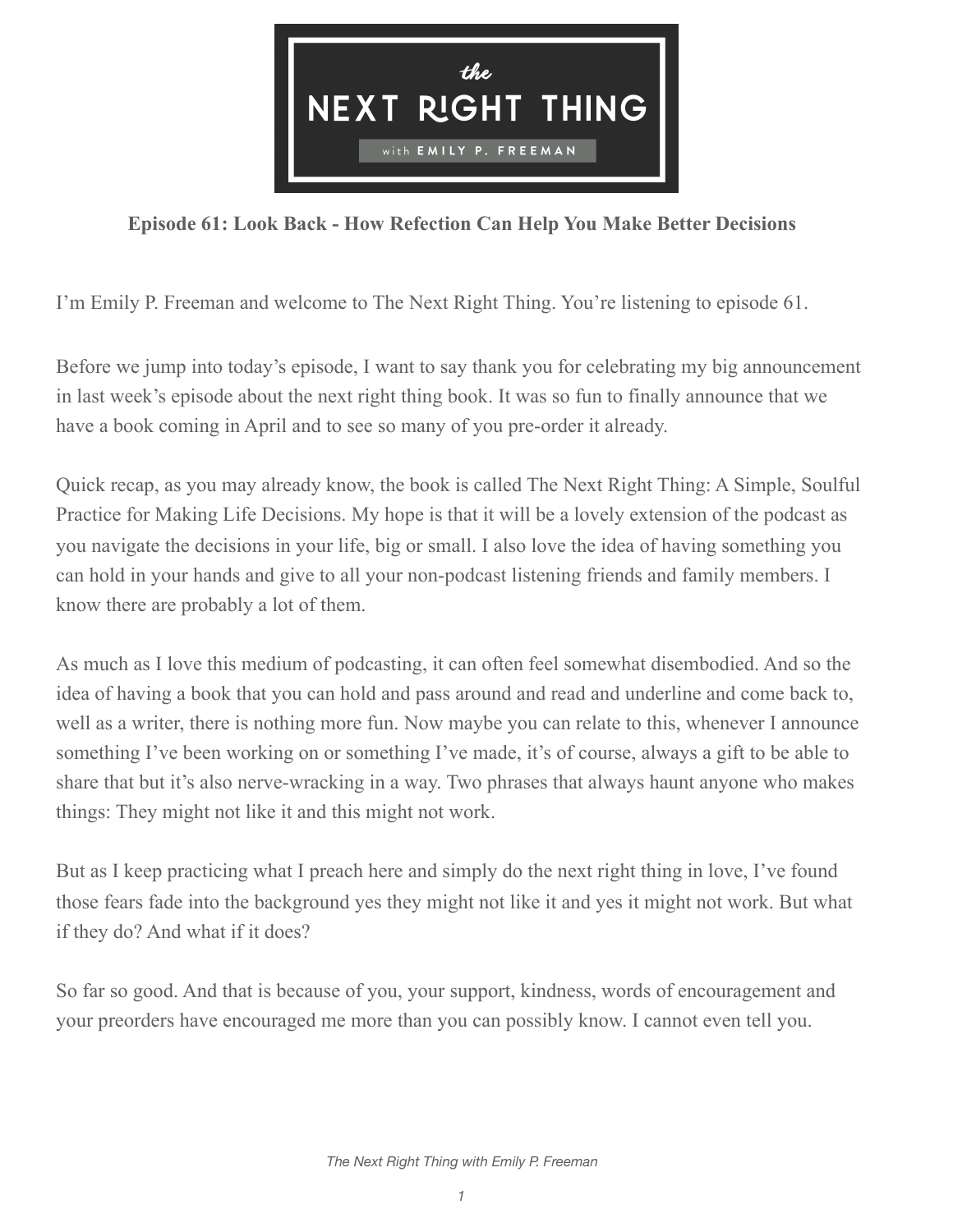So, thank you, thank you, for your support and showing up for the next right thing.

Now about today's episode, if you've been around here for any length of time, you know the high value I place on reflecting on my life. There are natural times throughout the year that many of us do this birthdays and anniversaries for example and of course that week between Christmas and the new year. What I've discovered, though, it's for me vital for me to reflect on purpose more often than once or twice a year. Not for sentimentality or reminiscing although that can totally be fun for me but more importantly, for the sake of moving forward.

If you want to know why it's important to reflect on your life before January, listen in.

\*\*\*

I believe in order to move toward those things we most want for our lives, it's vital to first look back.

Now if you're thinking, Emily enough. I have a decision to make! I want some guidance with THAT, please!

Then, I hope you'll hear me say this: one easy way to make more informed decisions in your life is to reflect on past decisions you've already made. Our choices define our lives, not just the ones we're carrying right now about our future, but also the ones we've already made in our past.

Wouldn't we do well to bring them to mind and see what they have to teach us?

When I go through life without reflection for too long, I feel like I'm only half-human I forget who I am, what I most long for and where I'm headed. I basically walk around with a list of to-dos scribbled on the back of a crumpled receipt in the bottom of my purse and a low-grade panic in the pit of my soul.

Have you been there?

The practice of looking back and paying attention serves as an anchor for the soul in a fast-moving world.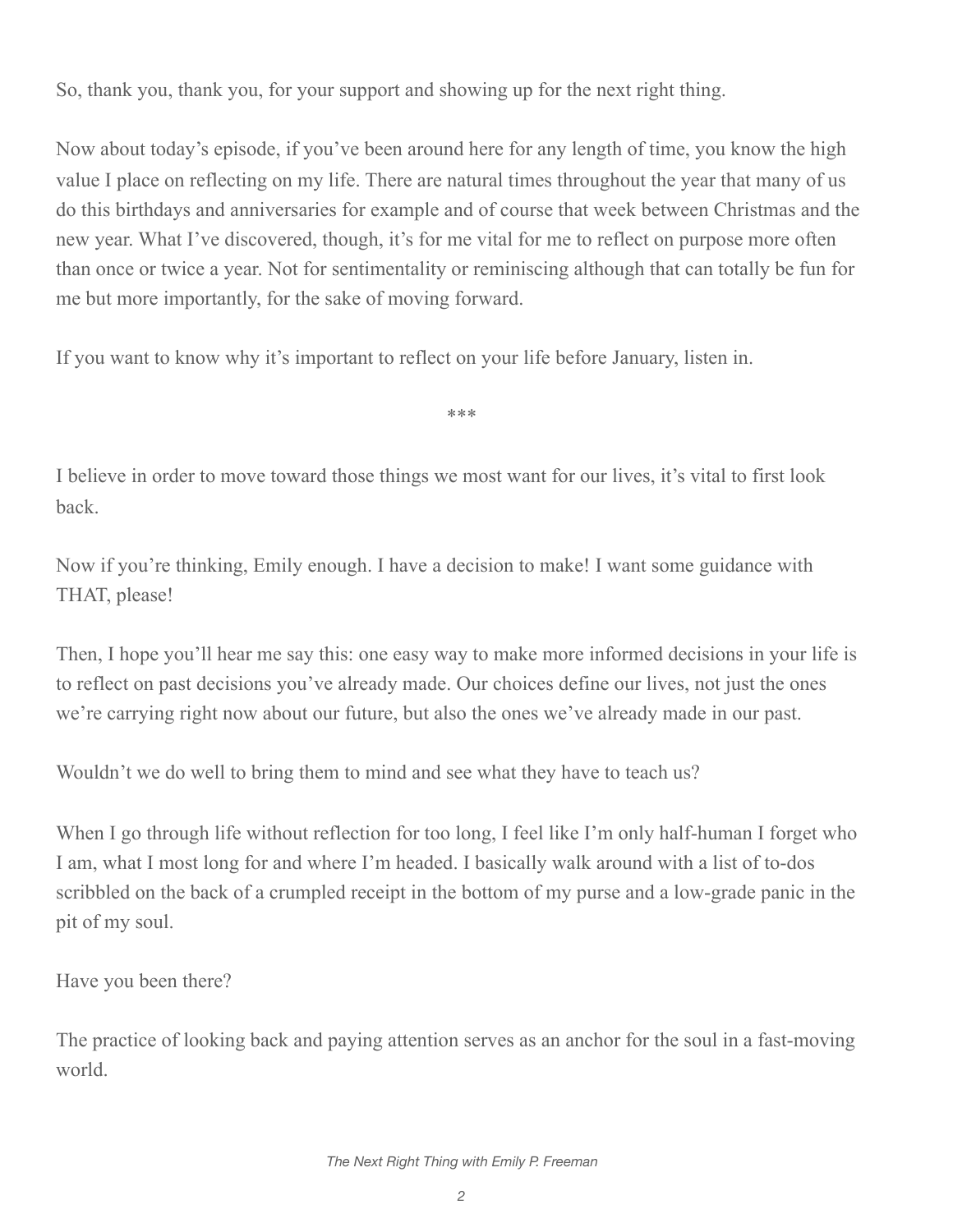Instead of waiting for the world to stop so we can catch up, we slow ourselves, we look around, and name what we see.

In her book, Earth Crammed with Heaven, Elizabeth Dreyer says,

"…our intentionality is a key ingredient determining whether we notice God everywhere or only in church or only in suffering or nowhere. It all depends on how we choose to fashion our world."

When I'm paying attention to the public road I'm walking and my private world within, I tend to be more patient, more kind, more willing to give myself and others grace. I am able to notice what God is up to within me and around me.

Reflection reminds me I'm a human, not a robot. I have the capacity to not only make choices but to learn from choices I've made.

In this short episode, I'll share my own simple rhythm of reflection in hopes that it could inspire you to come up with your own way. This is what works for me so of course you can take what you like and leave the rest behind. I'll share it in 3 parts:

First, I'll share when I like to practice reflection. Next, what I pay attention to in reflection. And finally, how I practically do it.

So, here we go.

First, for the when. Now I admit, I am a person who is naturally bent towards reflecting, it is something I enjoy, it is something I don't have to think alot about in order to do. However, this episode is really me sharing my journey of uncovering some actual practical ways that I discovered that reflecting helps me the most. That is when I do it in somewhat in a systemized way.

There are two main times that I reflect.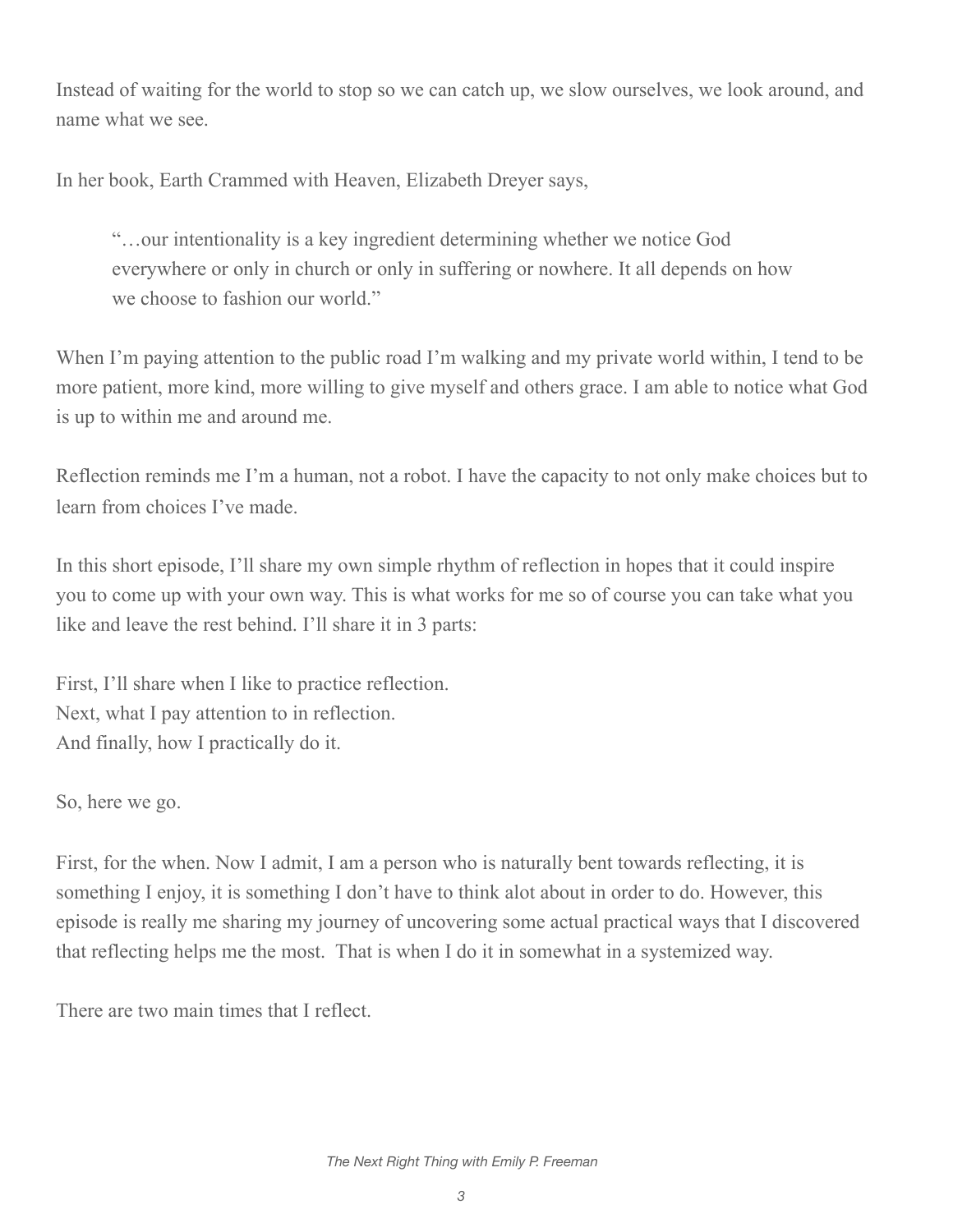The first is daily. I use a little book called One Line A Day. I think I got my copy from Target, actually. You can get them anywhere. They have been around for years and years. My greatgrandmother Goldie kept one of these books and dad mentioned the other day how he saw an entry in hers saying something like, went to the new Bing Crosby movie today. It's so simple.

There's this daily way that you can practice paying attention and reflection. So, I do a daily reflection like that where I look at the day and make a note of something important or noteworthy that happened in our family.

On a larger scale, when do I reflect? I do this on purpose, quarterly more specifically, seasonally. So, if you look at the calendar in three month sections now smart way to do that would be start in January, January, February March but I actually prefer lumping them into seasons instead.

So, because I live in North Carolina in the North Hemisphere in the United States of America, I go by how the seasons tend to go in my hometown. So we are nearing the end of fall season. So for me, December 1 sort of begins winter, even though technically by the calendar it doesn't. So, this period of reflecting will be September, October, November that is Fall. Now, Southern Hemisphere that is your spring.

So, next year when I look back it will be the end of February, and I will look back on the previous three months my winter, December, January, February. And so on throughout the whole year.

That's how I do it. That's when I do it. I practice on a broad scale 4 times a year at the end of each season.

So that's when.

Next, what do I pay attention to or what exactly do I reflect on?

It's easy to become overwhelmed with this practice, especially if you aren't used to it. Though three months is a specific period time, that's still a lot of time there, ninety days, to look back on. What you need when you do this practice is a lens. And the lens I use is to pay attention to what I learned. You can do this any way you want, but for me it helps to look at my life the last ninety days through that lens of learning. I've found that when I pay attention to what I've learned and I intentionally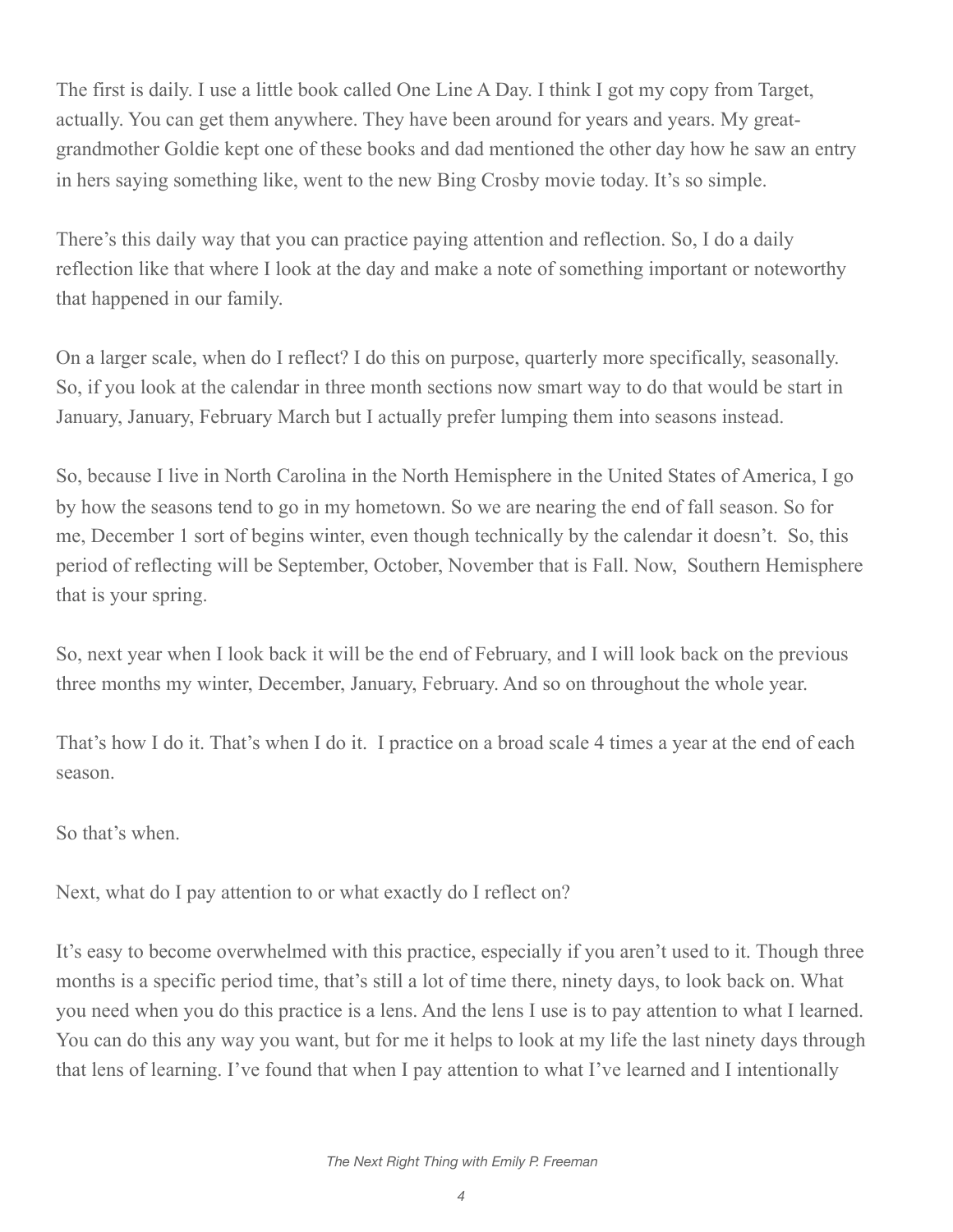record them and reflect on them, that's when real change begins to happen in my life and that's when my decisions are best informed for the future.

Here's a question for you to get started: Have you learned something about yourself, about God, about people, about your work, or even about your daily rhythm and systems that could help bring more joy, patience, or ease into your daily life? And a filter for that is to just pay attention to that in the last ninety days. It could be something so simple.

For example, last summer in the midst of taking my grad classes, writing a book that you now know about, prepping to co-lead a trip to London, and the normal family life things with the kids being home for summer and everything, I realized I missed reading fiction but I had zero capacity for it, no space, no time. But what I discovered helped was to make a to-read list of fiction books that I want to refer to once my busy season had passed.

It was a small little thing, but so life giving for me to realize that. So, I paid attention to that and made a note and now I have this running list of fiction books I want to read when this busy season passes.

Another practical thing, super small was upon reflection, I realized I really like black and white mugs more than any other mugs. It sounds silly, but remembering that and writing it down made every mug buying and/or keeping decision super easy for me for the rest of my life. I was able to purge my house of all the coffee mugs I don't use thereby creating less clutter in my cabinets and more joy in my morning cup.

More important than coffee mugs or even a fiction reading list, in the last 90 days, have you learned something about a family member you didn't know before that could help you relate with them better now?

Just a few years ago after 16 or 17 years of marriage, I learned that breakfast dates with John work better than night dates. This was revolutionary - I came upon it by accident when we just happen to go to breakfast one day and he was super chatty. What is happening?! It's because he's a morning person and that's when he has the most energy. Of course, morning dates will invite more conversation and more relation between the two of us.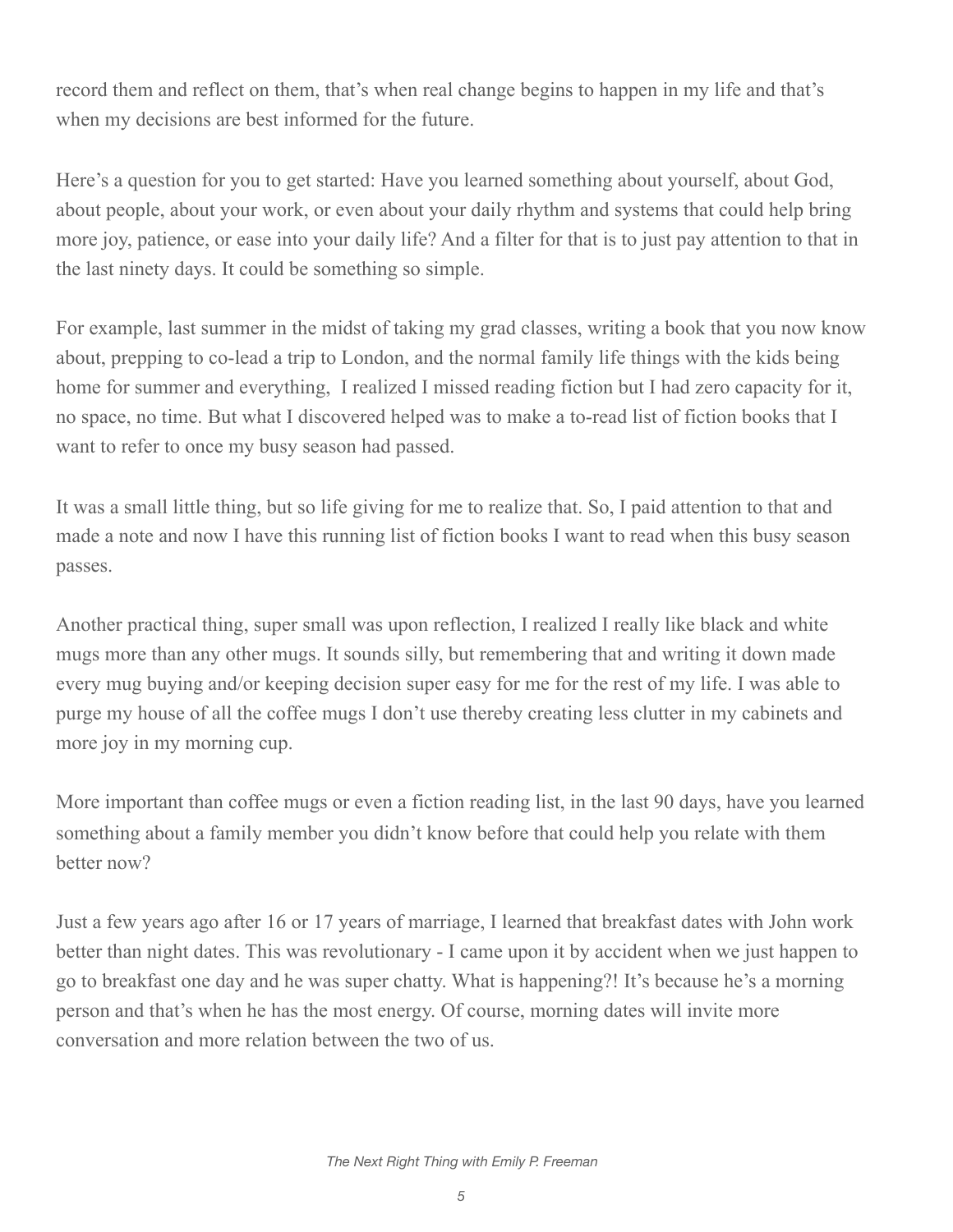Now, imagine if I wasn't in the practice of having a reflective posture. I might have noticed that, might have even enjoyed our time. But it would probably have ended there. I may not have realized the connection.

That means as we look at our calendar for the next 90 days, maybe I'll want to plan another morning breakfast date with John.

We've talked about timing, I tend to reflect quarterly. We've talked about the lens paying attention to what you've learned in that quarter. Finally, the how, this is where we get practical in both prayer and practice.

First the practice, then the prayer.

In practice, I have to keep a list. Not one in my head, one on some actual kind of paper or screen. It could be a journal, a document on your computer, in the notes app of your phone. This is not for the sake of anyone but you or me in my case.

Because the problem isn't that we aren't learning or that we have nothing to reflect on. The problem is we don't keep track and we forget.

So, I'm going share a quick list, what I call in my head *mining my life* or perhaps a more eloquent way to look at it is as Parker Palmer says to *let your life speak.* 

Where does your life speak these days? Really and truly? Where? Here are 5 actual places I look for clues:

Number one, my daily notebook. I carry this around everywhere I go.

In it, I record daily tasks, books I want to read, and other kinds of to-do list, always with an antennae up for a new thought, or a different perspective, or a fun new fact I didn't know. When something comes, I jot it down and I use WWL (What We Learned) as a signifier. At the end of the quarter, I look for that signifier and then I have my list of what I learned.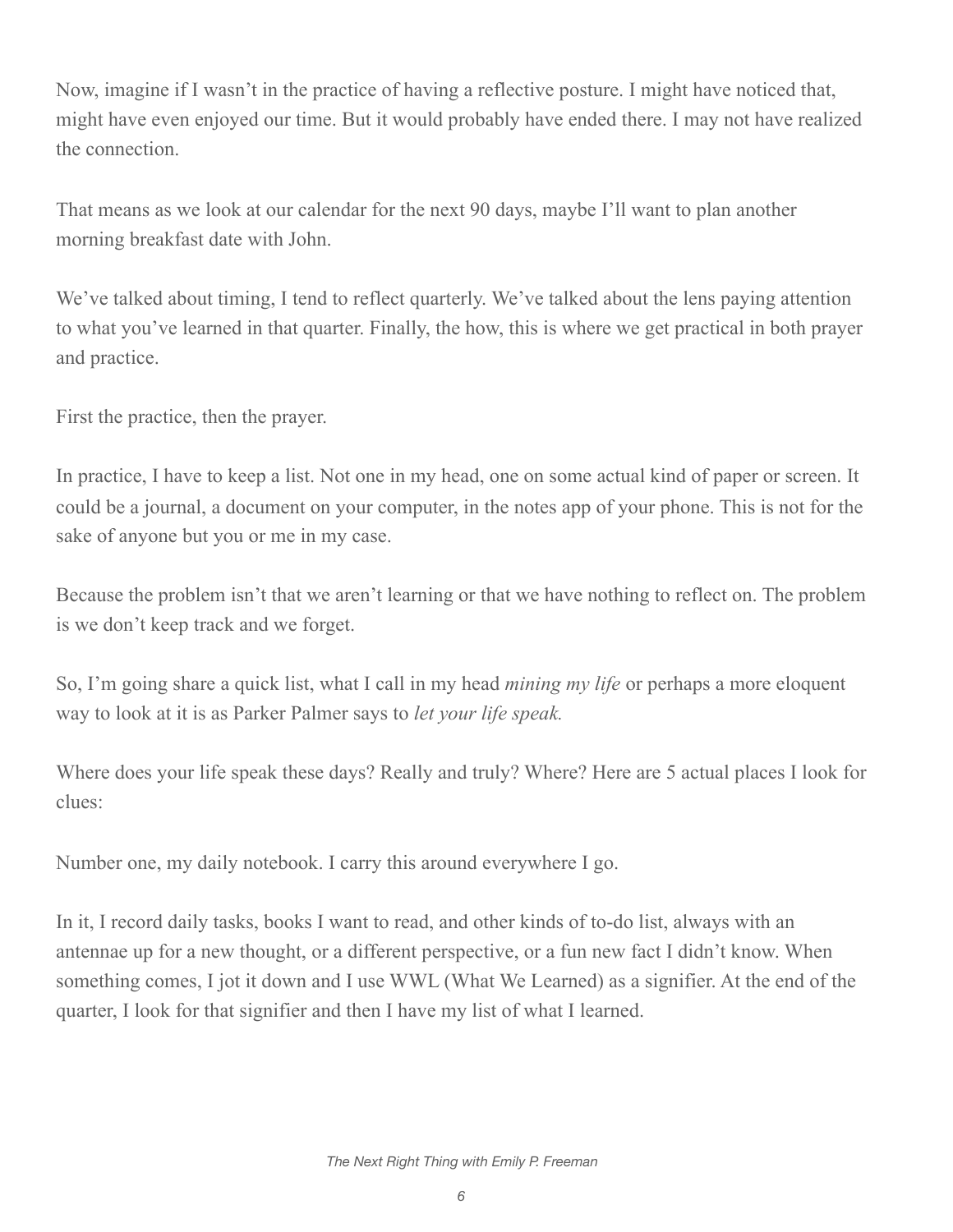The second place I look is social media. This might sound weird but hang with me. At the end of each quarter, I always browse through my Twitter, Instagram and Facebook updates. Not for what other people have said and posted but for what I have said and posted. This always helps to trigger moments or thoughts I had throughout the month that might be worth remembering. Think about how often you have shared a quote that meant something to you on Instagram, or you've asked a question on Facebook where you wanted to get feedback on something that is happening in your life. We can use our social feeds to help us remember our own lives. In fact, I think that is a really great use for Social Media.

The third place I look is the books I'm reading.

I'll thumb back through the books I'm reading and take note of what I underlined. Sorry, y'all, I write in books. Usually, I read with a pen or pencil close by and have no problem with that. But if the book isn't mine or is from the library, I use that daily Journal that I keep with me all of the time to capture quotes. Pro Tip: always include who said it, what book you found it in, and the page number. Trust me when I say there will come a day when you need to know who said the thing and where you found it.

Another place that I look is the photos that I have taken over the last three months.

Browsing through the photos on my phone almost always reminds me of at least one thing I'm learning. Think about it, if something is lovely, fun, thoughtful, or significant in some way in my life, I generally going to snap a photo of it or some aspect of it. So my phone photo album is a good trigger to help me remember. It helps bring to mind not only what I've done, but why I would snap a photo of it in the first place.

It's often not the photo itself that brings the answers, but the why behind it that will allow for the most meaningful reflection.

Finally, I look at my calendar.

I always browse through the last 3 months on my calendar what did I plan that I was glad to attend? Where was my schedule too full? Why was it too full? The calendar alone can provide a wealth of information for me as I attempt to do my next right thing today.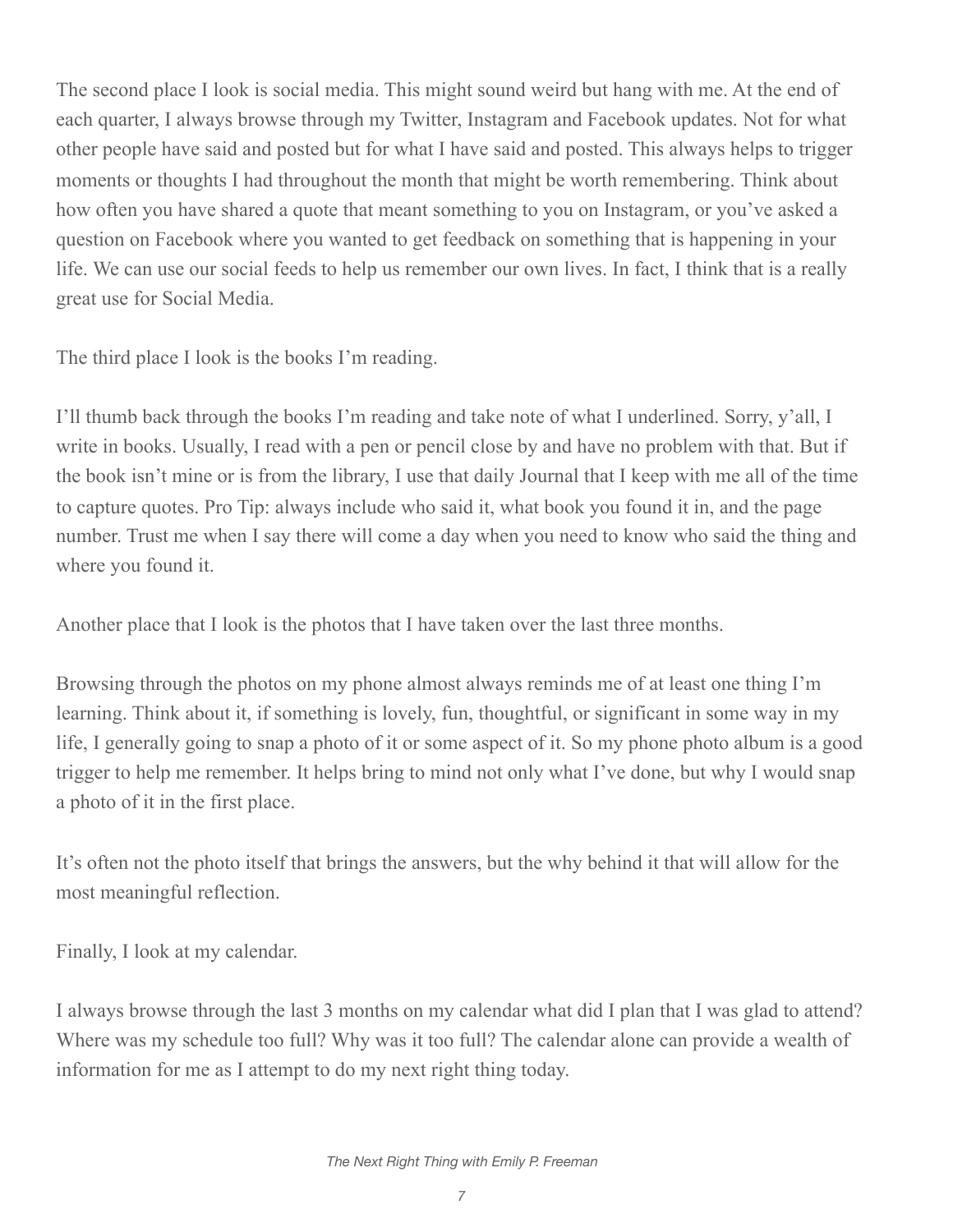So those are practically five places that I look, my daily notebook, my own social media posts, books I'm reading, photos I've taken, and my own calendar.

I've said a lot of words and we've moved through it fast. That, in somewhat of a nutshell, is my practice of reflection.

But I promised you a prayer so let's do that now.

Because the thing is, none of this reflection will amount to much by way of helping shape your decisions if it isn't informed by the Spirit of God how God might be shaping you, speaking to you, nudging and inviting you.

As you think back on these last few months, is there a word or phrase that comes to mind that could describe them?

When you look ahead into the last few weeks of this year, what is one word you *hope* will describe this time?

As you begin or continue a regular practice of listening to your life, what is your life asking for most?

Is it Love? Do you want Beloning? Are you hoping for Joy? Might you just want Peace? Could it be Connection? Is it freedom you seek?

Whatever it is you're looking for most, you have a God who knows what you need. He has not forgotten you.

And so now we pray that we may be people who know, not only who we are but *where* we are in relation to our past, our present and our future.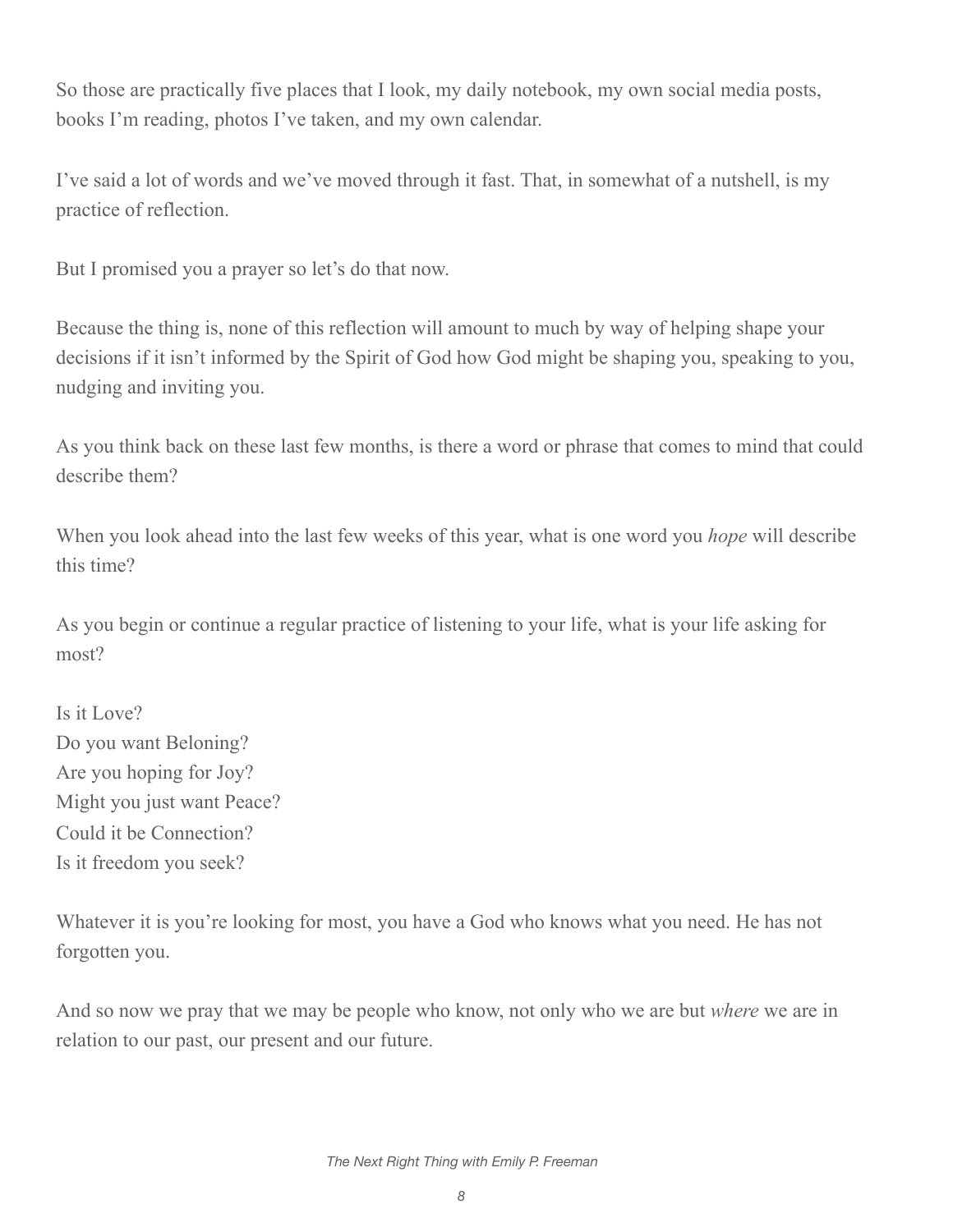God, you light up our way in the darkness. You bring comfort in the midst of our biggest questions.

As we let our lives speak in your presence, as we mine our lives for clues of where you might be working remind us again how you are the way, the truth, and the life.

Remind us, no matter what, you aren't in the business of making all new things, but instead in love and great compassion, you make all things new.

\*\*\*

Thanks for listening to episode 61 of The Next Right Thing.

Here I've shared when I practice reflection, what I reflect on and how I actually do it by keeping a list of what I've learned. At the end of every season, I share part of my own list on my website. I've been doing this for years now on the last weekday of November for fall, the last weekday of February for winter, May for the Spring, and August is when I share my summer list.

Each quarter I have readers join me by linking to their own lists as well and it's a really fun way to motivate yourself to keep a list of what you're learning because you can share some of it with a community of thoughtful others. I'll be sharing my list at the end of this week, that's on Friday, November 30 and if you're listening to this later in the year, you can find my lists at [emilypfreeman.com](http://emilypfreeman.com)

To make it even more fun, I have a free printable you can use to keep track of your own list - I'll link to it in the show notes but they are designed by season, both a 5x7 version and an 8x10 for those of you who write a bit bigger - and there's a version for both Northern Hemisphere and Southern Hemisphere so Australian listeners, your December-February list will say Summer instead of Winter. I'm going to try not to think about that for too long because the hemispheres they take me too long to figure out the season and all that.

Grab your own lists at [emilypfreeman.com/learned](http://emilypfreeman.com/learned)